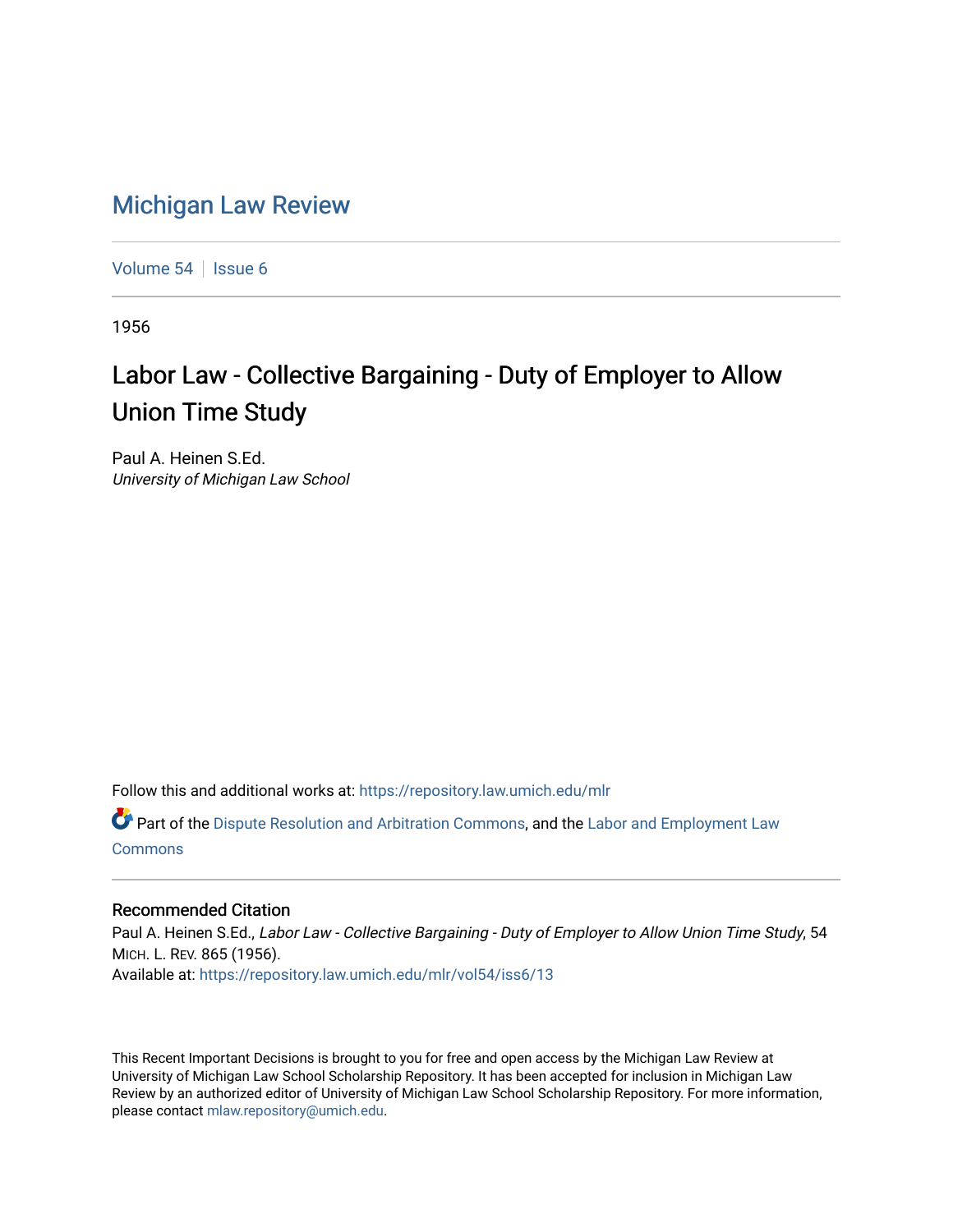LABOR LAW-COLLECTIVE BARGAINING-DUTY OF EMPLOYER TO ALLOW UNION TIME STUDY-A dispute arose between the employer and the union as to whether certain duties performed by an employee should be classified as "special assignments" as defined in the labor contract. If these duties were "special assignments" the employee was entitled to a higher job classification. Before arrangements could be made for the third step of the grievance procedure the union asked for permission to enter the plant and analyze the job. Permission was denied by the management and the union filed a charge of unlawful refusal to bargain. The trial examiner found that by refusing the union's request the employer had violated sections  $8$  (a) (I) and  $8$  (a) (5) of the amended National Labor Relations Act.<sup>1</sup> **On** consideration by the Board, *held,* since there was no evidence of any dispute as to the duties performed by the employee but only as to the classification of these duties, the union had no right to enter the plant and make a time study. *Westinghouse Electric Corp.,* 113 N.L.R.B. No. 105, 36 L.R.R.M. 1416 (1955).

The Board has consistently held that there are certain types of information which the employer must furnish to the union.2 Thus, if any information possessed by the employer is relevant to collective bargaining<sup>3</sup> or would aid the union in policing the labor contract,<sup>4</sup> a refusal to make it known to the union is a violation of section  $8$  (a) (5). It is also agreed that an employer violates section  $8(a)(1)$  if he denies union officials access to company property when the refusal unreasonably impedes the free ex-

lLabor-Management Relations Act, 1947, 61 Stat. L. 140, 141, 29 U.S.C. (1952) §158 (a) (1) (5).

<sup>2</sup>Among the cases in which the NLRB has required employers to furnish information to the union are: Electric Auto-Lite Co., 89 N.L.R.B. 1192 (1950) (merit ratings); Montgomery Ward and Co., 90 N.L.R.B. 1244 (1950) (merit ratings); Stilley Plywood Co., 94 N.L.R.B. 932 (1951) (job classifications and rates).

3 Aluminum Ore Co. v. NLRB, (7th Cir. 1942) 131 F. (2d) 485; NLRB v. Leland-Gifford Co., (1st Cir. 1952) 200 F. (2d) 620.

4Hastings and Sons Publishing Co., 102 N.L.R.B. 708 (1953).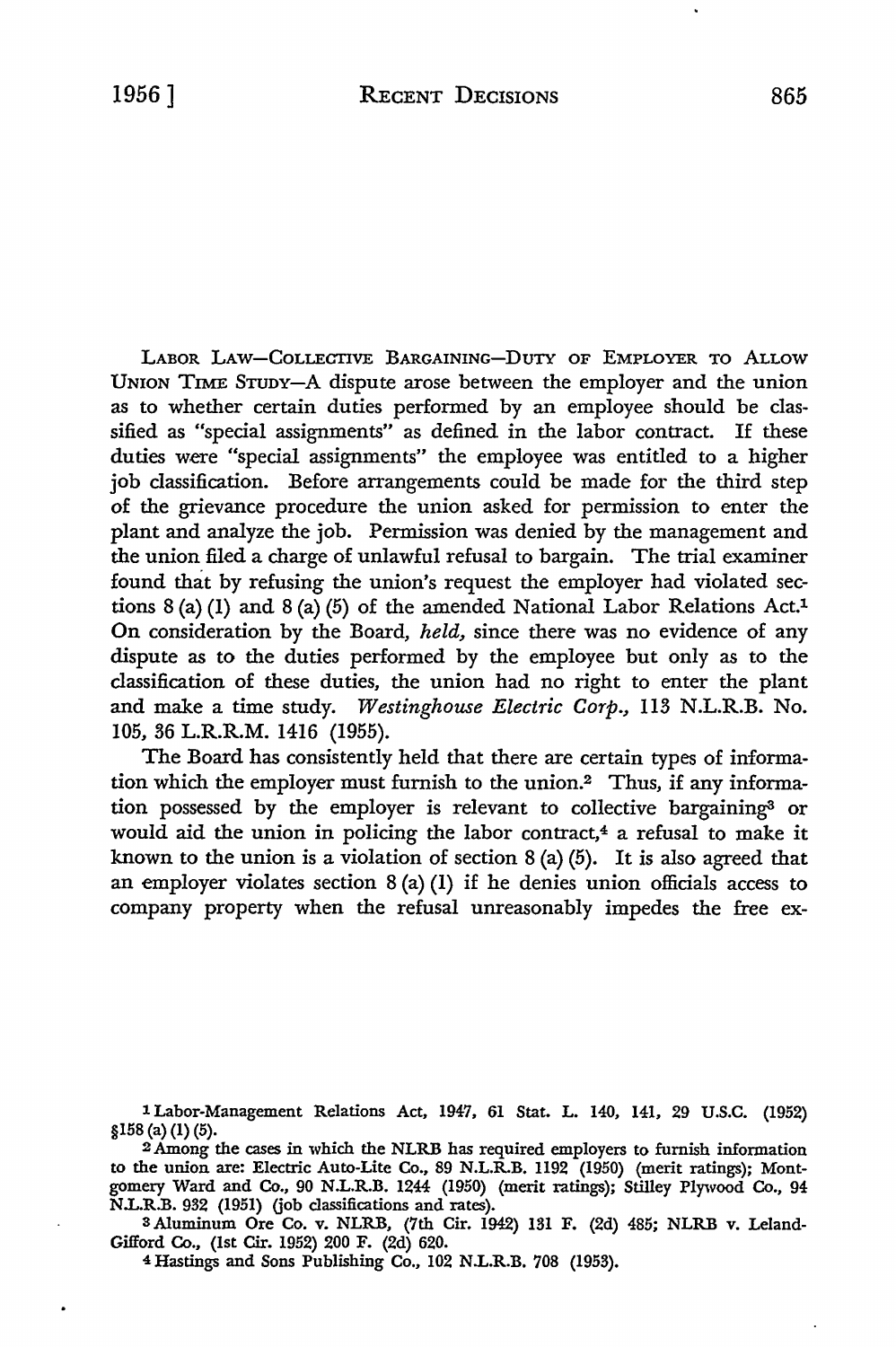ercise of the rights guaranteed employees by the act.<sup>5</sup> There is a substantial difference in the burden of proof involved in the two cases. If the union seeks wage information, it need only show the relevance<sup>6</sup> of that information, but if it seeks access it must show unreasonable employer interference with the free exercise of employee rights.7 Two of the majority members considered the principal case a right-of-access problem while the two dissenters felt that the union's demand should have been treated as a request for information. Although Member Rodgers considered the case more closely analogous to the wage information cases than to the right-of-access cases, he felt that since there was no evidence of a dispute as to the specific duties the employee performed, there was no reason to allow union personnel to enter the plant and make their own time study.8 Since the dispute concerned the job classification which the . collective bargaining contract gave the employee, it is obvious that information concerning his duties was relevant to the dispute. It is not so obvious why the union should have the right to come onto the company's property and make a time study of the job without showing that the information in their possession was erroneous or incomplete and, if this were the case, without requesting the employer to provide a more detailed description of the employee's duties.9 The dissenting view would give the union this right at any time and under any circumstances, unless the employer could show that the resulting disruption in production and discipline would make the union request unreasonable. Requiring the employer to make such a showing before he could refuse to let union officials on his property seems unjustifiable. Traditionally, the owners of private property have had the power to exclude anyone they wished from their property, including union officers. Under its established national labor policy, Congress did not attempt to eliminate the rights of the property

5 Thus, access was allowed to company property in W. T. Carter and Brother, 90 N.L.R..B. 2020 (1950) (company-owned towns); Weyerhauser Timber Co., 31 N.L.R.B. 258 (1941) (lumber camps); American-West African Lines, 21 NL.R..B. 691 (1940) (ships).

6In Hearst Corp., 113 N.L.R.B. No. 130, 36 L.R.R.M. 1454 (1955), the Board held that a union's right to receive relevant information can be waived either expressly or impliedly by the contract and in Oregon Coast Operations Assn., 113 NL.R.B. No. 127, 36 L.R.R.M. 1448 (1955), the Board used the term "basic information" and implied that there was information which, though relevant, was not basic and that the union had no statutory right to other than basic information. The type of information listed in the cases cited in note 2 supra and the type desired in the principal case would qualify as basic information.

7 Although the Board has never expressly stated that it was necessary to prove unreasonable interference before access to company property will be allowed, it is notable that in those cases where access to company property has been allowed the Board did find unreasonable interference with employee rights. See the cases cited in note 5 supra.

• 8 During the processing of the grievance there had been no controversy as to the type of duties performed by the employee but only as to the classification which these duties warranted.

9 The dissent felt that the mere fact that the union wanted to conduct a time study was sufficient evidence that there was a dispute as to the duties performed by the employee even though there was no other evidence of such a dispute.